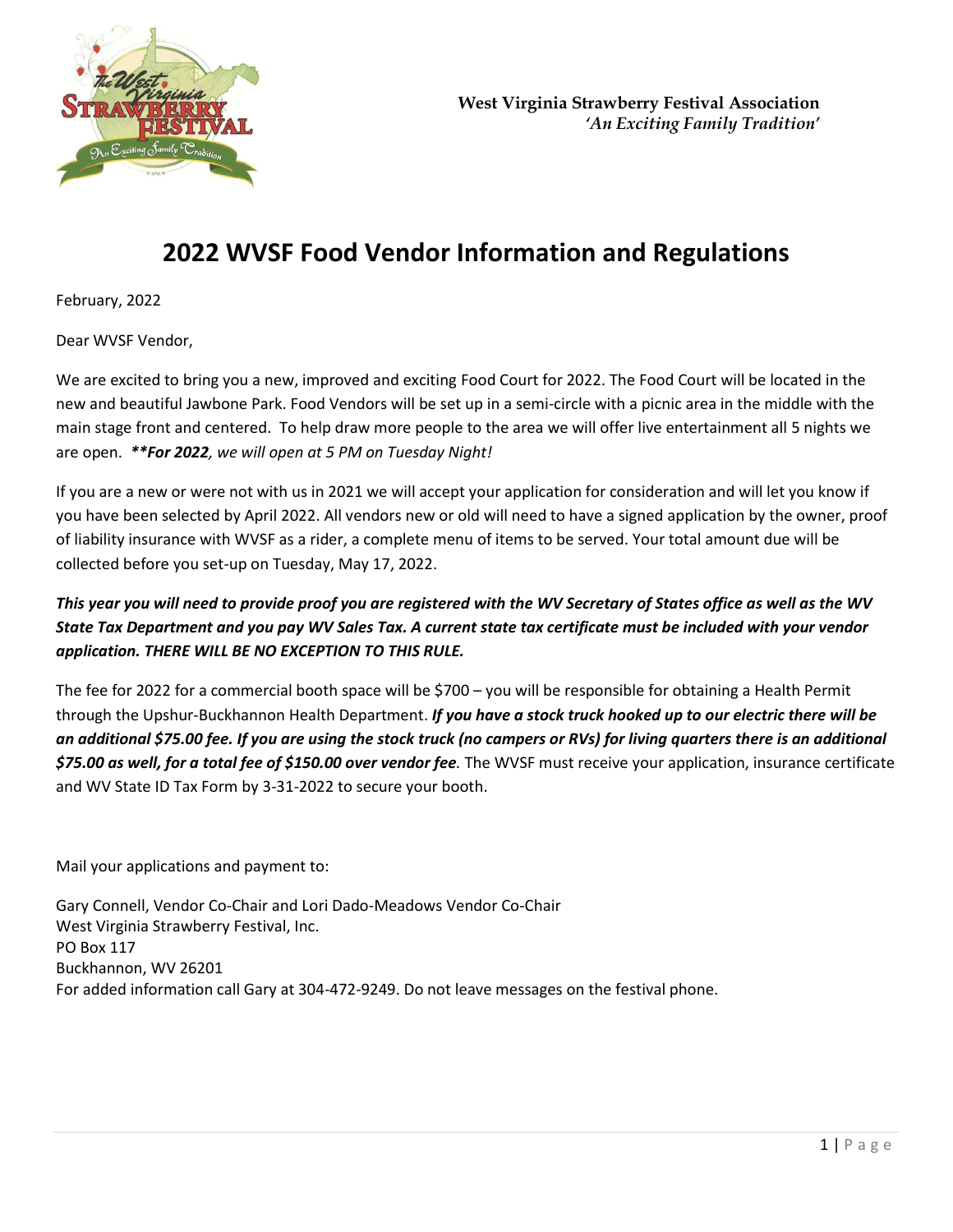

# **FOOD VENDORS REGULATIONS FOR 2022 \*\*New Location – Jawbone Park in Downtown Buckhannon!\*\***

- A printed menu of what you will serve must be submitted with your application and we will adhere to it. No adding products week of the festival. **There must be a strawberry menu item!**
- Your complete operation must fit in the space you have applied for.
- Vendors will begin setting up on Tuesday May 17, 2022 at assigned times.
- Each vendor may begin operations after their health inspection on Tuesday, May 17, 2022.
- Hours of operation of Jawbone Park will be:
	- a. Tuesday from 5PM to 10PM
	- b. Wednesday from 11AM to 10PM
	- c. Thursday from 11AM to 11PM
	- d. Friday from 11AM to Midnight
	- e. Saturday from 11AM to Midnight
- Vendors selling food products must complete the West Virginia Health application and return it to the WVSF with Vendor Application, West Virginia Sales Tax Certificate, Liability Insurance Certificate and Payment. (Health Dept. Food Permit must **be obtained by the vendor**, while electric and city business license will be paid by WVSF as part of your fee).
- Required utilities will be provided to commercial vendors at no additional cost as long as all required needs are specified on the original application. The vendor must provide connection equipment and the City of Buckhannon electrician will hook up and disconnect.
- All commercial vendors must provide the WVSF with a certificate of liability insurance list the "West Virginia Strawberry Festival Association, Inc. as additional insured.
- If you are selected, but do not attend, you will lose your seniority right for 2023.
- No grease or oils used in cooking will be permitted dumped in dumpster or anywhere else. You must take it all with you when you leave town. If you do not abide by this policy you will not be invited back for future festivals.
- All outside cooking areas must be covered by a tent and approved by the Upshur County Health Department.
- The WV Strawberry Festival will NOT sell ice.
- **VENDORS MUST POST PRICES FOR ALL ITEMS OFFERED AT BOOTH!!**
- \*\*\*Are you an Associate Member of the WV Fairs and Festivals Association?\*\*\*

YES NO

If you answered 'NO', why?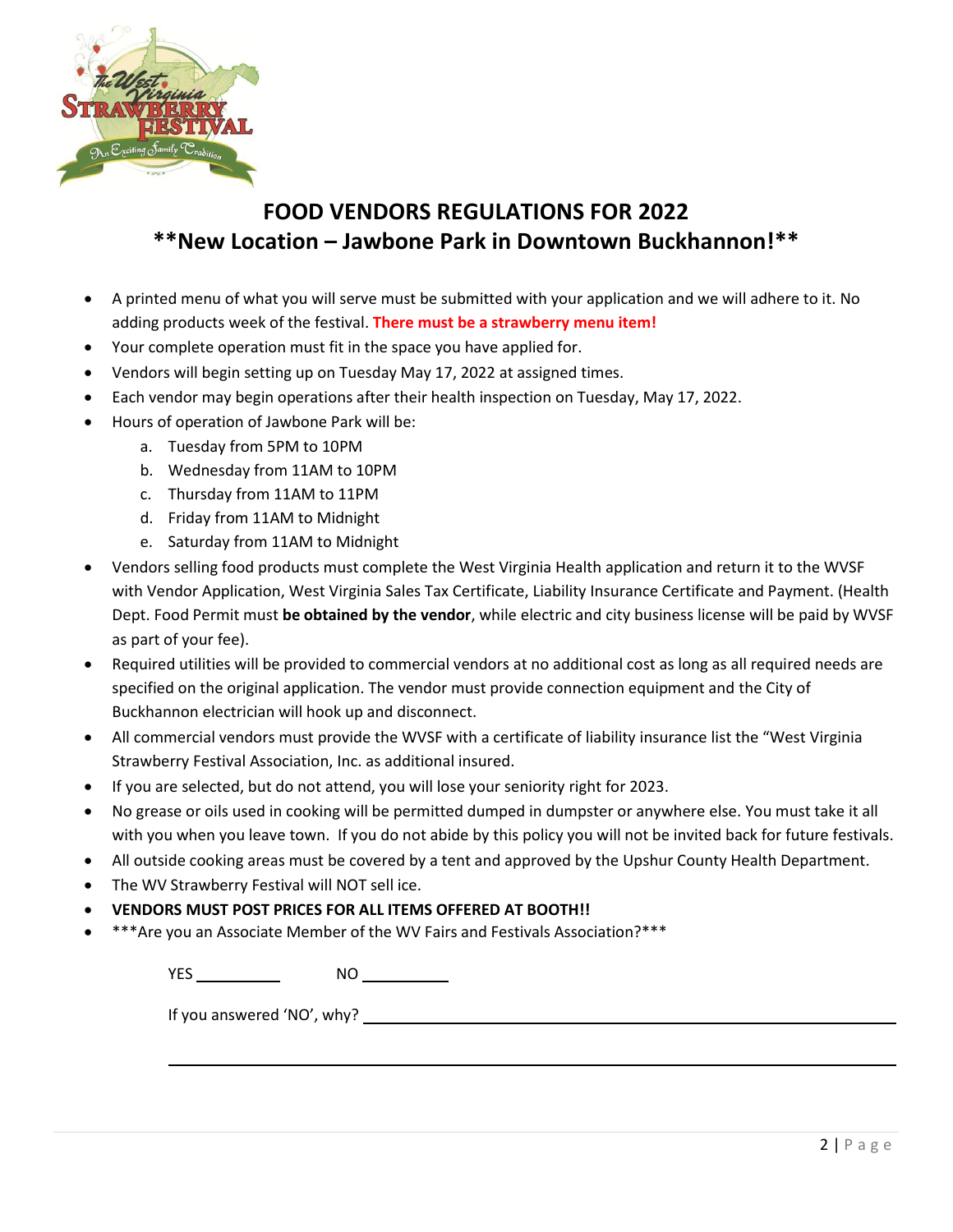

# **FOOD VENDORS REGULATIONS FOR 2022 (continued)**

## **SPACE PRICING AND REGULATIONS**

- Booth prices are \$700.00 (includes city license & electric) for the Food Court, not to exceed 25 feet in length Vendors are required to **obtain their own Health permit**.
- See stock truck / sleeping quarters new requirements above.
- All fees below include a Buckhannon business license.
	- a. Local For-Profit located around town fee will be \$300.00. Vendors must find their own location and provide a printed agreement with owner of property.
	- b. Local Non-Profit located around town fee will be \$50.00
- All fees will be collected on Tuesday (5-17-2022) before you are allowed to set-up.
- All spaces will be decided by the WVSF and City of Buckhannon Vendor Selection will be made and approved by the WVSF Board of Directors during the April 2022 meeting.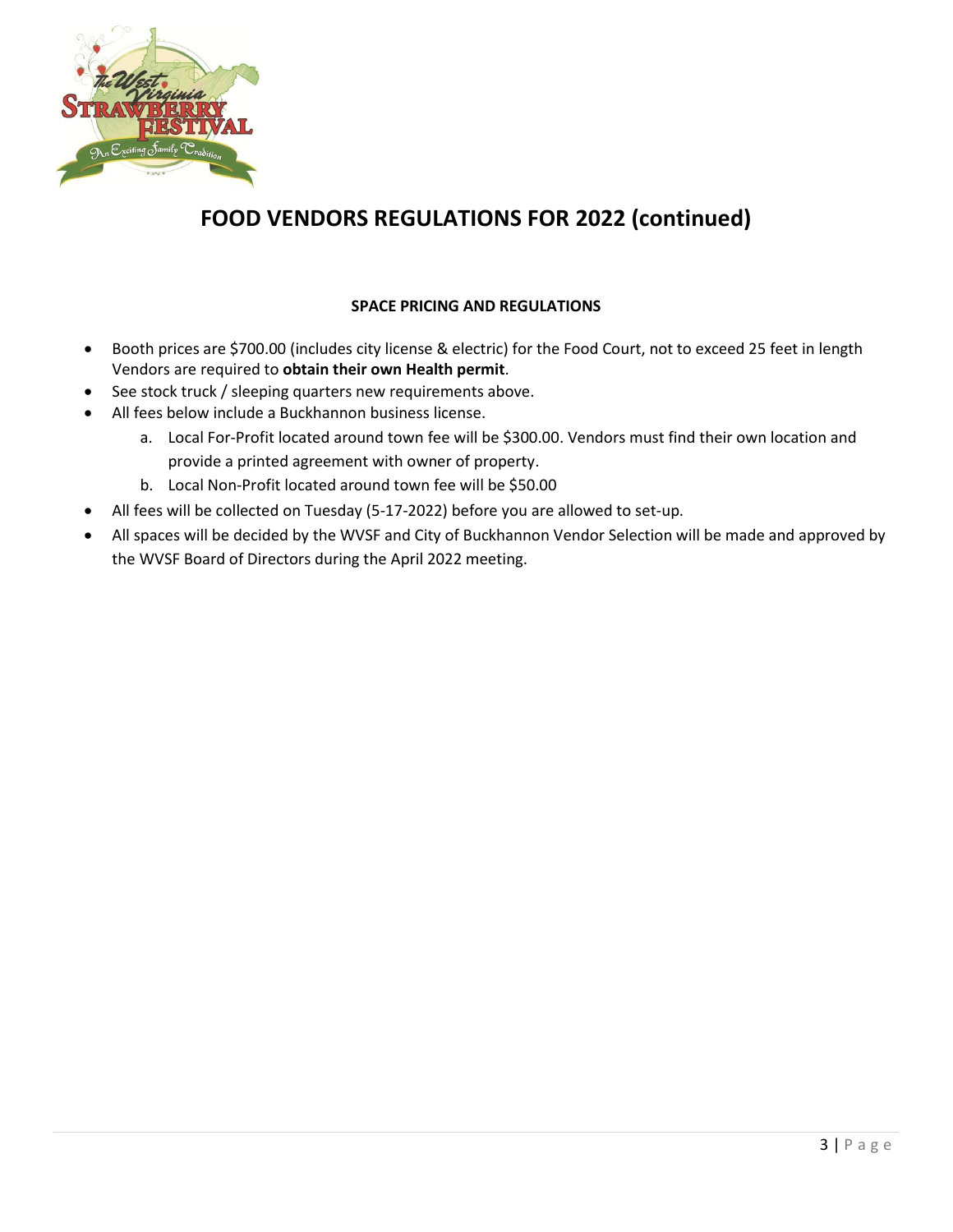

## **RULES AND REGULATIONS**

Each vendor agrees to abide by the following rules and regulations which have been adopted by the West Virginia Strawberry Festival Board of Directors (WVSF). Any vendor not following these terms and conditions will be asked to leave at once and will not be invited to return for future festival without the approval of the Executive Board of the WVSF.

- 1. All sales must occur in the vendor's assigned area. Items cannot be transported along the streets or parade routes for the purpose of sale.
- 2. Any vendor selling food products must meet all WV Health Regulations.
- 3. Each vendor must confine his sale facilities to their assigned area and cannot infringe upon an area assigned to others.
- 4. All waste including water, cooking oils and garbage must be confined to the vendor's assigned area and disposed properly at the conclusion of the event every night.
- 5. Each vendor must post in his assigned area a City of Buckhannon Business License, WV Sales Tax Certificate and an Upshur County Health Permit if serving food. The cost for these will be included in your fee except the WV Sate Tax Certificate and the Upshur County Health Permit.
- 6. The WVSF will provide an assigned area for each vendor based upon size requested from the 2022 WVSF Vendor Application.
- 7. All vendors must be solely responsible for the construction, operation and removal of their stand. The WVSF does not take any responsibility for the property of the vendor.
- 8. Each vendor is an independent contractor and is not an agent, employee or servant of the WVSF in any way implied or expressed.
- 9. Each vendor will save and hold harmless the WVSF from any and all claims, damages or liabilities of every kind and charter.
- 10. All professional commercial vendors must have in their possession and the WVSF stated as a payee a general liability insurance policy for no less than one million dollars per accident.
- 11. No refunds of any and all application fees.
- 12. There will be a \$35.00 charge for returned checks from the vendor's bank for nonpayment.
- 13. WVSF does not accept credit cards at this time.
- 14. The WVSF Vendor Chairman has the right to set the line-up for all vendor booths.

I have read and agree to all the above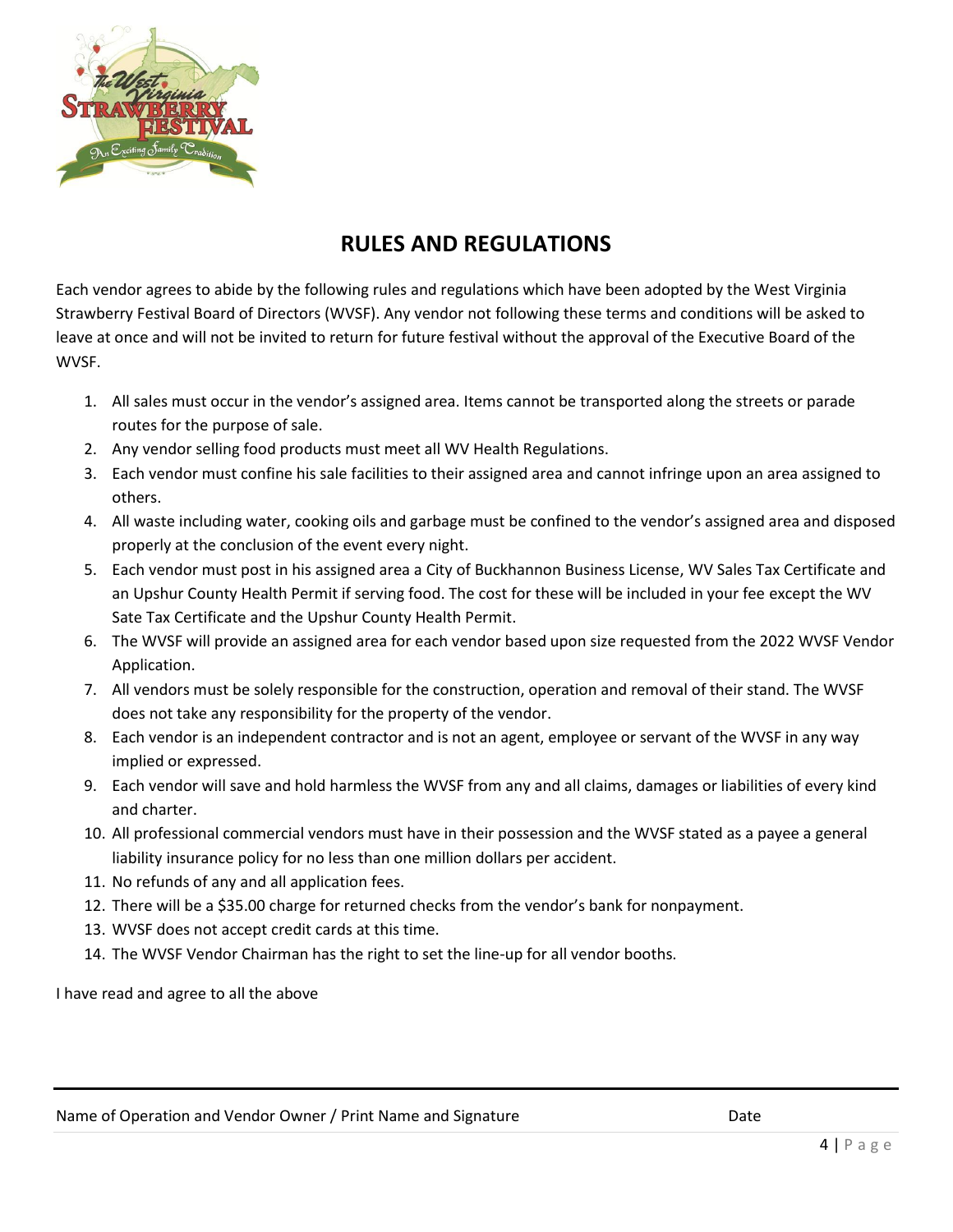

# **For Your Information ONLY**

Buckhannon – Upshur Health Department | 304-472-2810

#### **Section 12.0 Temporary Food Service Establishments**

#### **12.1. Unrestricted Establishment** (Menu not Restricted)

12.1.1. Must meet all of the requirements of the West Virginia Food Service Sanitation Regulations.

#### **12.2. Restricted Establishments**

12.2.1. The preparation of cream-filled pastries, custards, and similar products is prohibited.

12.2.2. The preparation of meat, poultry and fish in the form of sandwiches and salads is prohibited. This does not preclude the preparation of hamburgers, frankfurters, and other food which, prior to service, requires only limited preparation.

12.2.3. Potentially hazardous food which is obtained in individual servings and is stored at safe temperatures may be permitted to be served directly to the customer in the original, unopened, individual container in which it was packaged.

#### **12.3. Food Supply**

12.3.1. Food in the food service establishment must be from approved sources.

12.3.2. All food must be clean, wholesome, and free from spoilage, adulteration and misbranding.

12.3.3. Potentially hazardous food, excluding hamburger, frankfurters or food requiring limited preparation, must be purchased and served in the original, individual container.

12.3.4. Pre-packaged individual coffee creamers or individual packets of powdered coffee whiteners that are properly stored and handled are the only types approved for use.

12.3.5. Home-canned or home-processed food is prohibited.

## **12.4. Food Protection**

12.4.1. Food must be protected from contamination while being stored, prepared, displayed, served or sold.

12.4.2. Food must be received in such a manner as to prevent any contamination.

12.4.3. Food contact surfaces of equipment must be protected from dust, flies, patrons, coughs and sneezes, overhead leakage, or other forms of contamination.

12.4.4. Approved facilities must be provided for maintaining potentially hazardous food at safe temperatures.

12.4.5. Ice must be obtained from an approved source in chipped, crushed or cubed form.

12.4.6. Ice must be obtained in approved, closed, single-service containers.

12.4.7. Ice used in beverages must be dispensed by use of a scoop or an approved automatic dispensing unit. 12.4.8. Styrofoam or similar type porous containers are not approved for ice storage unless such container is lined with a clean, sanitary food grade plastic liner.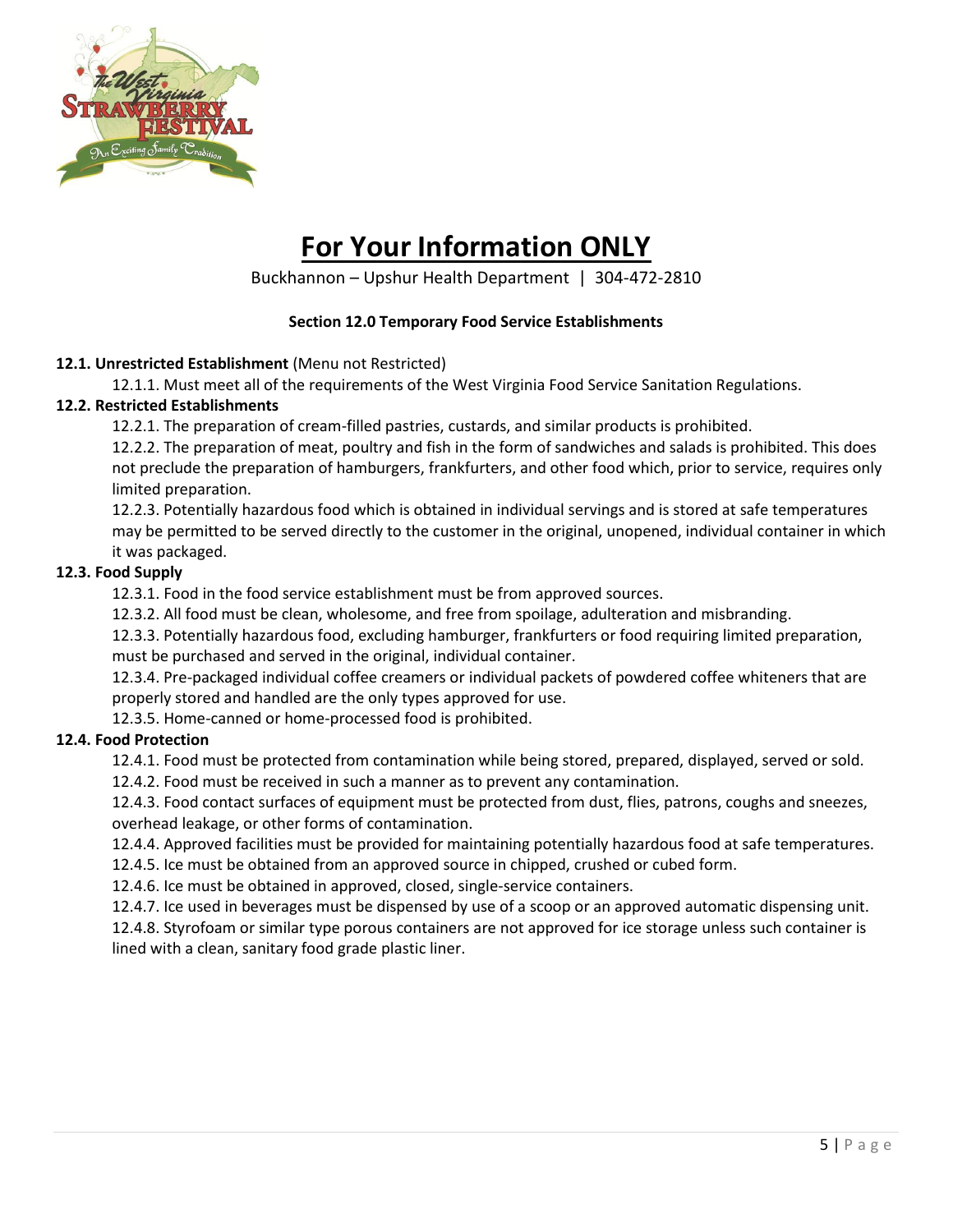

#### **12.5. Health**

12.5.1. Employees must thoroughly wash their hands before starting work and as often as may be necessary to remove soil and contamination.

12.5.2. No employee shall resume work after visiting the toilet room without first washing their hands.

12.5.3. Employees shall use effective hair restraints to prevent the contamination of food or food-contact surfaces.

12.5.4. Employees must not use tobacco in any form while engaged in food preparation and service or while in any area where food is prepared or utensils are washed and sanitized.

12.5.5. Employees must maintain a high degree of personal cleanliness and shall conform to good hygienic practices during all working periods.

#### **12.6. Equipment and Utensils**

12.6.1. Equipment and utensils must be in good repair, free from cracks, chips, pits, open seams and corrosion. 12.6.2. Equipment and utensils must be constructed, located and installed so as to be smooth and easily cleanable.

12.6.3. The use of enamelware and graniteware is prohibited.

12.6.4. Kitchenware and food contact surfaces of equipment must be thoroughly cleaned to sight and touch after each use.

12.6.5. The cooking surfaces of grills, griddles and similar cooking devices must be cleaned daily or more often if needed.

12.6.6. Non-food contact surfaces of equipment must be cleaned at a necessary frequency to prevent the accumulation of dirt, dust, food particles and other debris.

12.6.7. Kitchenware and food contact surfaces of equipment used for potentially hazardous food must be sanitized prior to such use.

12.6.8. Single-service cups must be dispensed from approved dispensers.

12.6.9. Single-service straws, eating utensils, and stirrers must be of the individually wrapped type.

## **12.7. Sanitary Facilities**

12.7.1. Potable supply of water, under pressure, must be provided for cleaning and hand washing.

12.7.2. All plastic water lines must bear the National Sanitation Foundation (NSF) seal or be of equivalent standards.

12.7.3. The use of plastic or rubber garden hose for water piping is prohibited.

12.7.4. Hot and cold water, under pressure, must be provided in areas where food is prepared and where equipment and utensils are washed.

12.7.5. Auxiliary heating facilities capable of producing and ample supply of hot water must be provided.

12.7.6. Hand washing facilities must be provided. Such facilities in a restricted establishment may consist of a pan, water, soap and individual paper towels.

12.7.7. Potable water supply piping must not be directly connected with any nonpotable water supply system.

12.7.8. Approved and adequate toilet facilities must be provided and conveniently located to the establishment.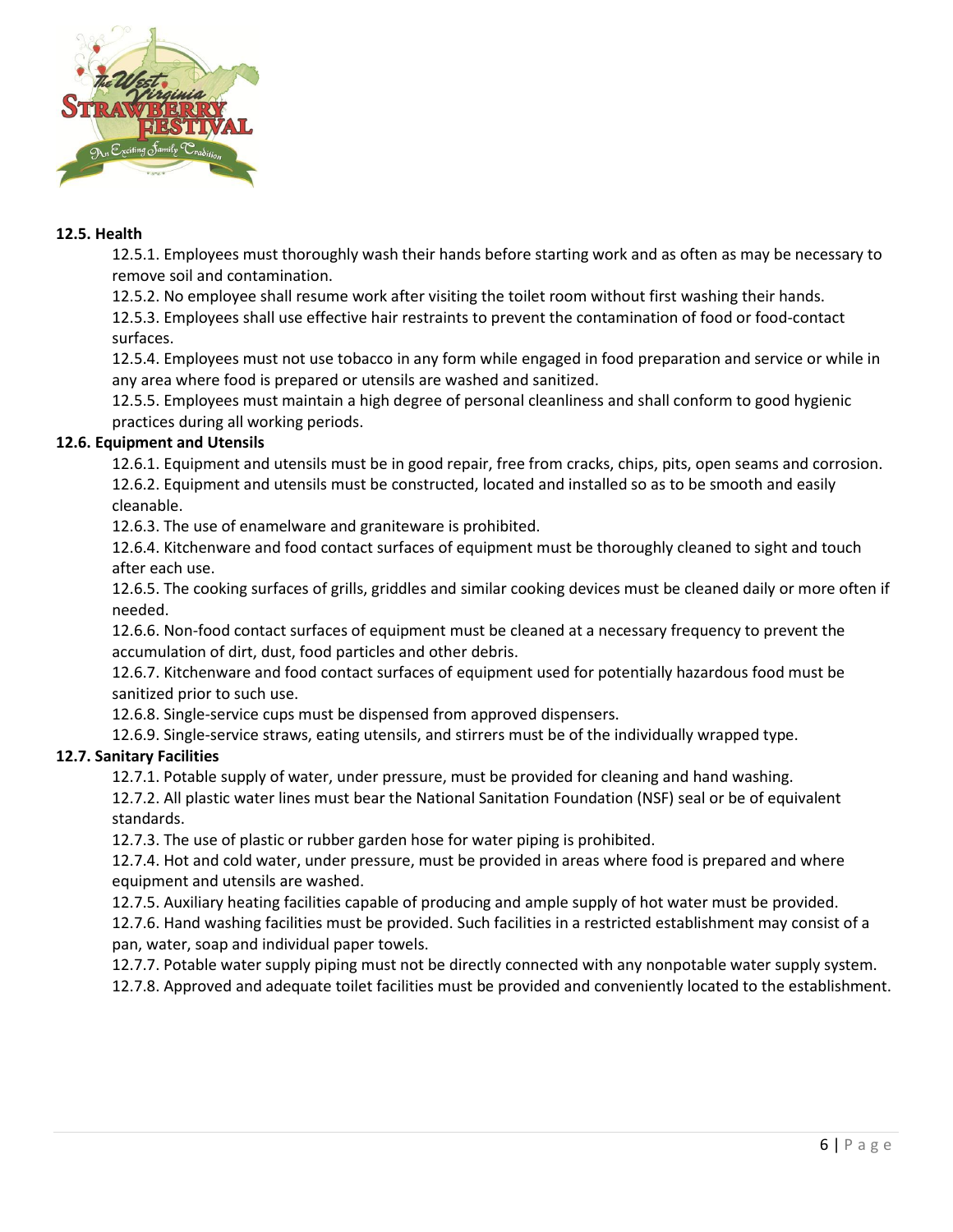

#### **12.8. Other Facilities**

12.8.1. Walls and ceilings must be so constructed so as to minimize the entrance of vermin, dust and rodents. 12.8.2. Ceilings may be constructed of wood, canvas or other materials which protect the interior of the establishment from the elements.

12.8.3. Walls may be constructed of such materials or of 16 mesh screening or equivalent.

12.8.4. Floors must be of tight wood, asphalt or other cleanable material. Dirt floors are prohibited.

12.8.5. All floors, walls and ceilings must be kept clean.

12.8.6. At least 20 foot candles of natural and/or artificial light must be provided on all working surfaces.

12.8.7. Effective ventilation to the outside air must be provided for rooms and equipment where needed.

12.8.8. The establishment and its surroundings must be kept clean, neat and free of litter and rubbish.

12.8.9. No live animals or birds are permitted in establishments. Provided, that guide dogs accompanying blind persons or police patrol dogs accompanying officers may be permitted in dining area.

#### **12.9. Vermin Control**

12.9.1. Counter openings must be effectively screened or the openings protected by effective fans.

12.9.2. Where fans are used for this purpose, the size of the openings shall be so limited that the fans employed will effectively prevent the entrance of flies and other insects.

#### **12.10. Waste Handling**

12.10.1. Liquid waste which is not discharged into a sewage system must be disposed of in such a manner as not to create a public health hazard or nuisance.

12.10.2. All garbage and rubbish must be stored in durable metal or plastic containers not exceeding 30 gallon capacity.

12.10.3. Containers must be covered with tight-fitting lids when not in continuous use.

12.10.4. Single-service plastic or heavy duty paper liners must be used in all garbage and rubbish containers.

12.10.5. Solid waste must be disposed of in a manner approved by the health authority.